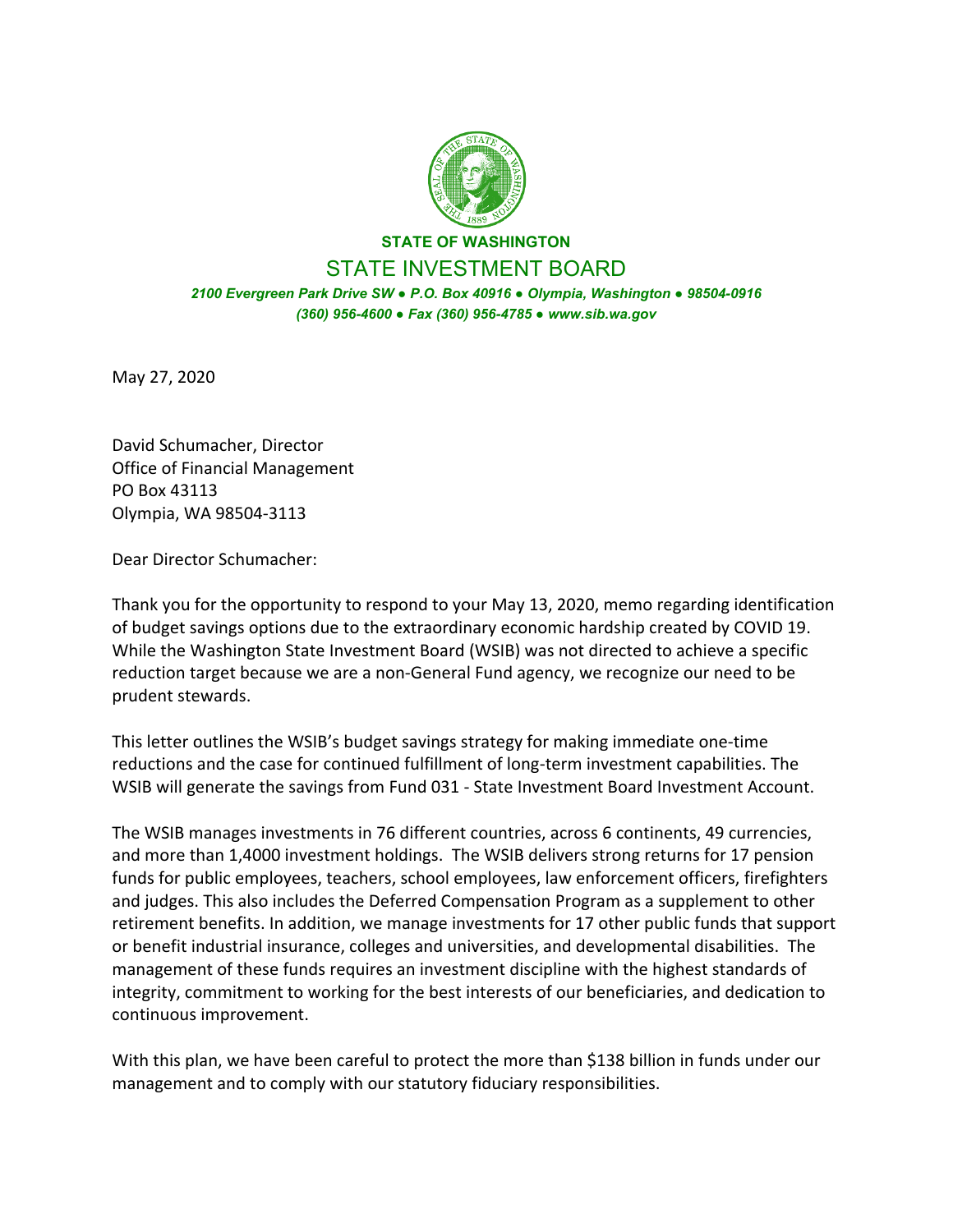David Schumacher, Director Office of Financial Management May 27, 2020 Page 2 of 5

## **Budget Savings of \$3.6 million for the 2019‐21 biennium**

To address immediate state‐level budget constraints for FY 2020 and FY2021, the WSIB will engage three primary sources of one-time savings to achieve a \$2.1 million, or 7 percent, budget savings for FY 2020 and a \$1.5 million, or 5 percent, budget savings for FY 2021. These one‐time savings are mainly achieved by:

- Accruing savings from existing vacancies
- Restricting travel
- Implementing savings by withholding budgeted investment officer salary increases that would have been effective July 1, 2020

These savings are described in the narrative below and are further detailed in the attached spreadsheet.

## **Savings Strategy: Constrain near‐term spending; sustain long‐term capabilities**

The WSIB will make a series of significant one‐time savings, while proposing nominal reductions on an ongoing basis, in order to balance responsible budget constraints with prudent preservation of vital investment capability.

In many ways, the 2020 market environment is even more challenging and more systemic than the Great Recession of 2008‐2009. The previous event required full restoration of our financial services institutions. This event will require full restoration of broader economies and a holistic rebuilding of many fundamental supply/demand systems. The reopened retail, manufacturing, real estate, and technology sectors will undergo some degree of permanent change. This comes at a time when the WSIB has increased its liquidity allowances and is building out the rigor of its investment analytics and risk management skills. All of this makes for sharpened insights, a deeper talent pool, and the ability to pursue opportunity amid a shocked landscape of risk and volatility. This is not a time to recoil from a challenge; it is a time for prudent investment selection and deeper due diligence.

In the last financial crisis, our focus was primarily on building and maintaining a diverse, storm‐ resistant set of portfolios. Today, we have enhanced that discipline by adding architects to the building process, so we can better monitor risk and more fully understand how to respond to market stresses within our portfolios. The most vital pillars of these ongoing enhancement are:

- Build-out of best-in-class risk/return analytics
- Tailored development of investment data management
- Professionals who possess depth of experience and investment insights
- Innovative investment tools and structures meant for putting large amounts of capital to work for long‐term outperformance at global scale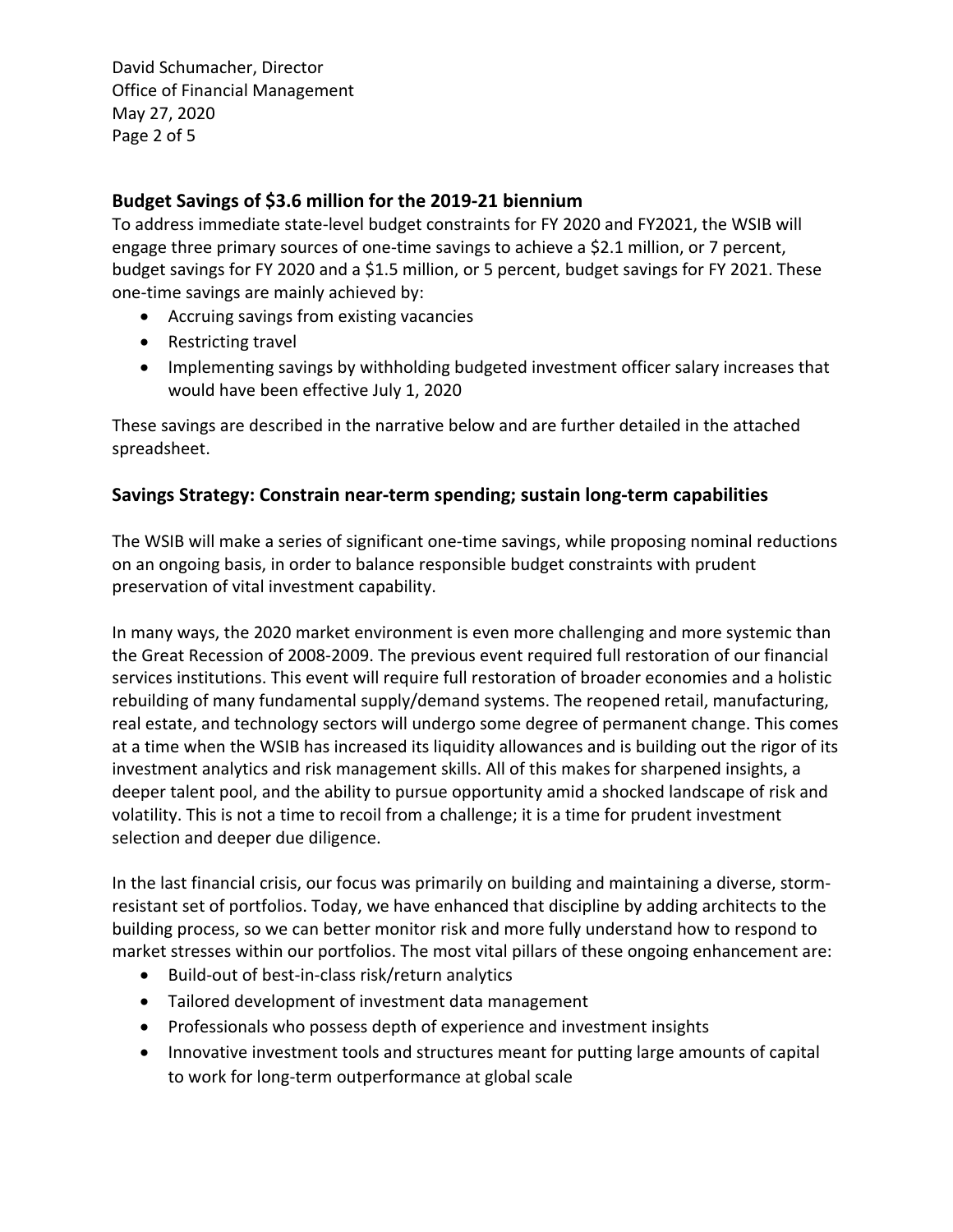David Schumacher, Director Office of Financial Management May 27, 2020 Page 3 of 5

By making near‐term cuts and preserving long‐term capabilities, our enhanced resources remain available to help us navigate the unprecedented economic fallout of the pandemic. Our Board has made a strategic decision to build out the capabilities of our organization so that we can be more responsive, more resilient. We want to adhere to responsible budget necessities while stopping short of compromises that would harmfully erode what we have deliberately built for just these types of situations.

## **One‐Time Savings**

### **Vacancy Rate Accruals – \$1,735,000**

We have adjusted our hiring pace for two reasons: the delay of some projects that would be difficult to execute under shelter‐in‐place restrictions and the challenge of recruiting and onboarding new staff when we are all working remotely. While most of our ongoing work can be done from home, final due diligence on new investment managers and new asset acquisition require on-site inspection. Hiring staff for many positions also requires face-to-face interviews in the final selection stages.

|                                         | <b>Effective Date</b> | <b>Hire Date</b> | 2020 Months<br><b>Of Savings</b> | 2021 Months<br><b>Of Savings</b> | <b>Total Months</b><br>of Savings |
|-----------------------------------------|-----------------------|------------------|----------------------------------|----------------------------------|-----------------------------------|
| <b>Real Estate CTF-ASIO</b>             | <b>Jan 2020</b>       | <b>Aug 2020</b>  | 6                                | 1                                | 7                                 |
| <b>RMAA-ASIO</b>                        | <b>Jul 2020</b>       | <b>Sep 2020</b>  | $\bf{0}$                         | 2                                | $\overline{2}$                    |
| <b>Real Estate CTF-IO</b>               | <b>Jan 2020</b>       | <b>Nov 2020</b>  | 6                                | 4                                | <b>10</b>                         |
| Innovation Portfolio - IO               | <b>Jan 2020</b>       | <b>Dec 2020</b>  | 6                                | 5                                | <b>11</b>                         |
| IT Investment Data Engineer - AIO       | <b>Jan 2020</b>       | <b>Jan 2021</b>  | 6                                | 6                                | 12                                |
| <b>IT Investment Data Analyst - AIO</b> | <b>Jul 2019</b>       | <b>Apr 2021</b>  | $\bf{0}$                         | 9                                | 9                                 |
| COO - ASIO                              | <b>Dec 2019</b>       | <b>Apr 2021</b>  | 12                               | 9                                | 21                                |
| <b>Risk and Compliance Officer-IO</b>   | <b>Jul 2020</b>       | <b>May 2021</b>  | 9                                | 11                               | 20                                |

#### **Out of State Travel Reductions – \$753,000**

We began sharply reducing travel in early February and implemented a complete travel ban effective February 27, 2020. We anticipate resuming some of only the most essential travel in late 2020, but we do not expect travel to resume at anything resembling pre-COVID 19 levels until perhaps mid‐2021. These restrictions will allow us to continue to accrue one‐time savings through the biennium, with a current assumption that we will resume at‐historic levels in the 2021-2023 biennium. We are expecting that the increased adoption of virtual technologies will replace some discretionary travel in the future, but it is simply not possible today to precisely project how much; therefore, it would be short-sighted for us to propose ongoing or permanent travel savings.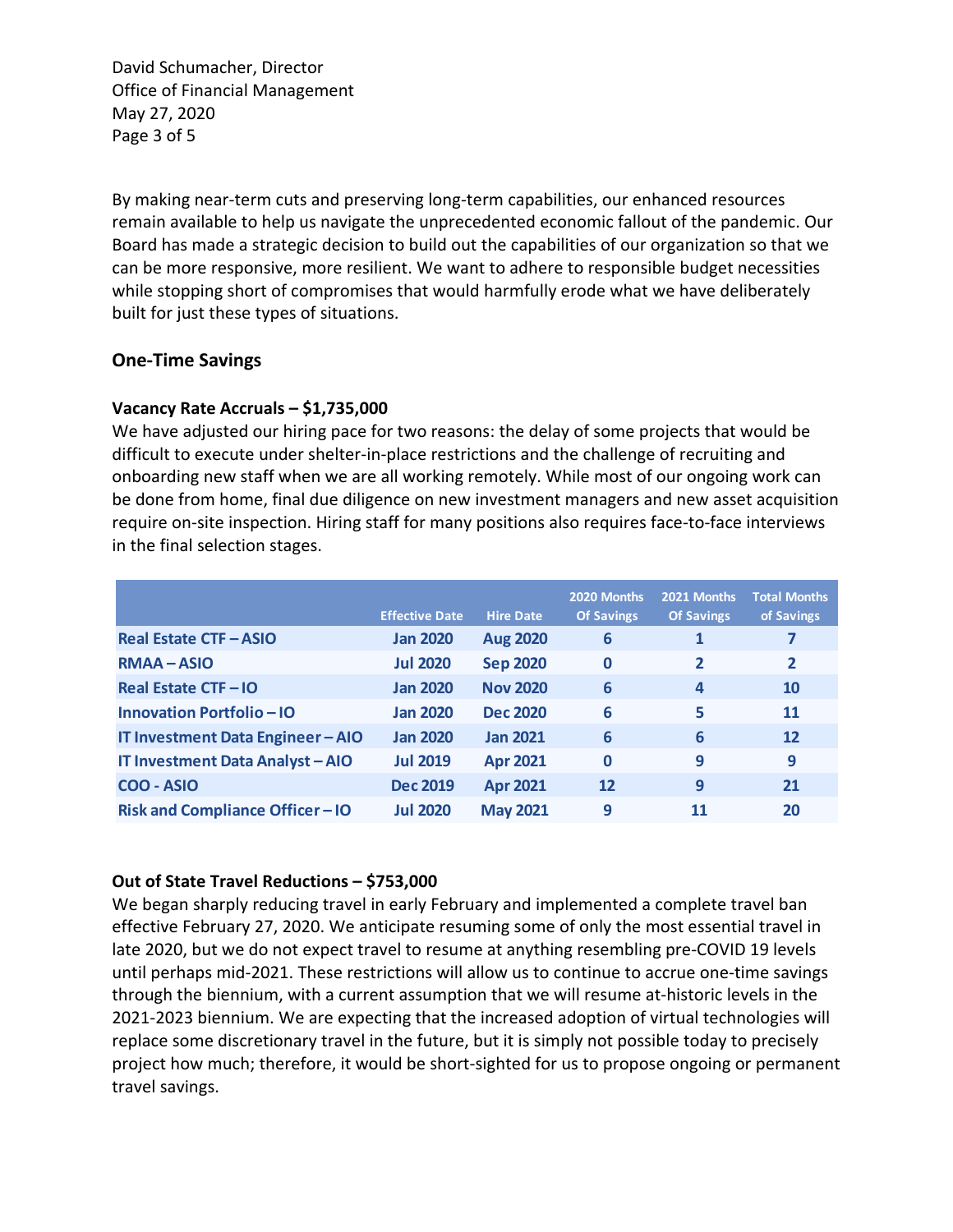David Schumacher, Director Office of Financial Management May 27, 2020 Page 4 of 5

#### **Investment Officer Salary Savings – \$469,000**

The WSIB was granted by the legislature \$1.4 million for a 3 percent pay increase for investment officers effective July 1, 2019, and another 3 percent increase effective July 1, 2020. We will not be giving the 3 percent budgeted annual raises to our investment staff in July 2020; the only compensation changes for our staff in 2020 would be a statewide COLA, if implemented. Based on this decision, we will be offering up a significant one-time savings. While all of the WSIB expenses come from investment earnings and the WSIB would have the budgeted resources to grant pay increases, we want to show solidarity with the rest of state government and demonstrate common respect for the financial situation of many of our beneficiaries.

### **Under‐Expenditures – \$438,000**

We achieved one-time savings associated with under-expenditures on office supplies, employee development, and other goods and services. These one-time savings are in part due to the delay in hiring new investment officer positions and in the filling of other existing vacancies.

### **Ongoing Savings**

#### **Personal Services Contracts Reduction – \$46,000**

We eliminated the use of Legislative and Managerial Training services consultants. We assigned all legislative duties to agency staff and will utilize state contracted managerial training services.

#### **Discretionary Travel Reductions – \$156,000**

We reduced discretionary out of state travel for staff to attend conference and seminars. Staff will attend virtual conferences, trainings, and seminars.

#### **Conclusion**

In summary, our proposed approach does not shelter our investments from dramatic market dislocations or a pandemic‐induced economic stall. However, our approach does allow us to be resilient and opportunistic in the face of a storm. We've learned from past economic shocks that investment deals made during high‐stress environments often generate superior performance, but only if we rely on quality deal sourcing, painstaking research, and unyielding due diligence.

Our hope is that careful, immediate cuts can be combined with preservation of our strategic strengths in order to ensure a sensitive and smart budget path for the future of the WSIB and its beneficiaries. We welcome additional thoughts and questions along with your ongoing partnership in tackling these budget planning challenges.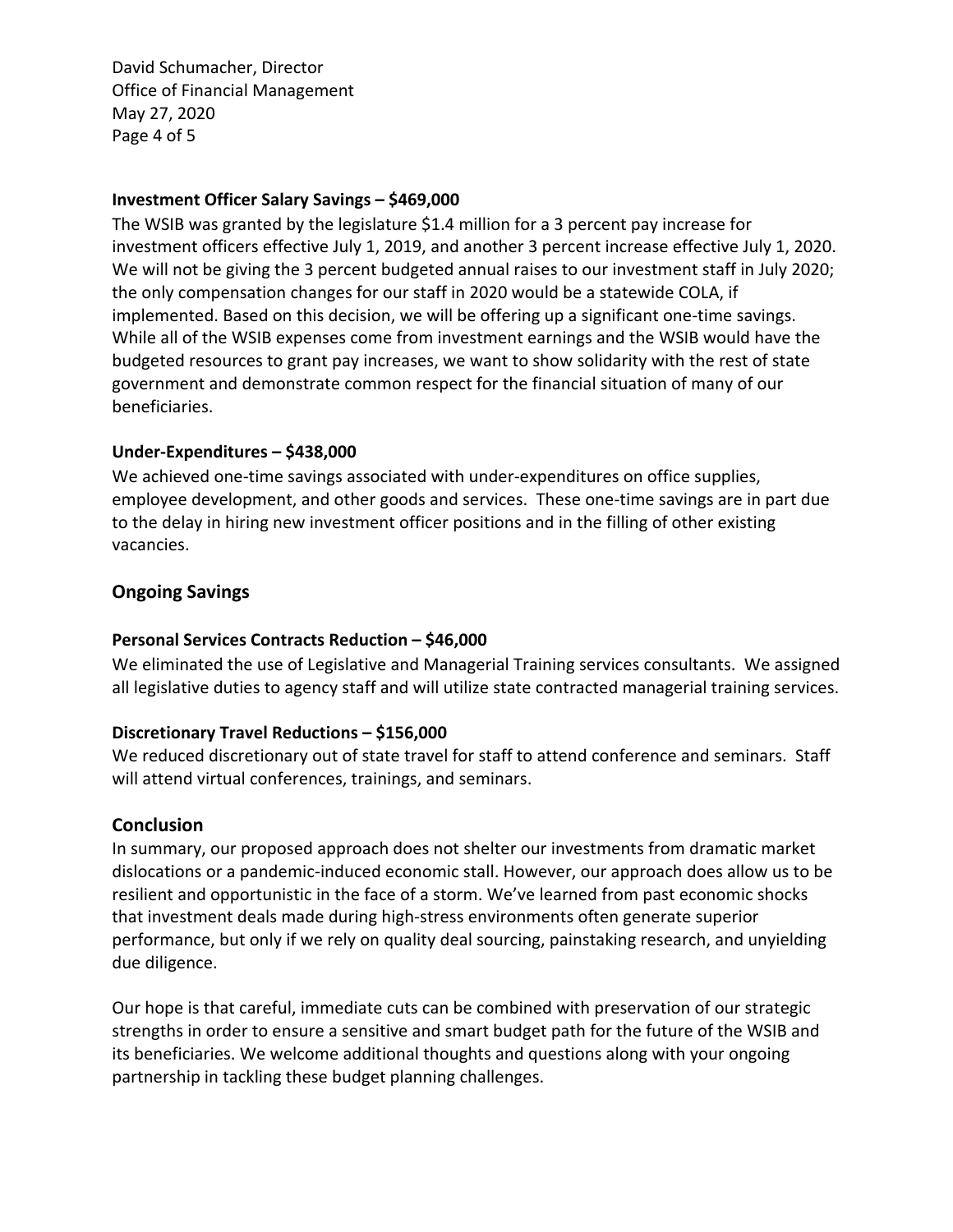David Schumacher, Director Office of Financial Management May 27, 2020 Page 5 of 5

If you have questions, please do not hesitate to contact me or Celina Verme. I can be reached at (360) 704-8709 or Theresa. Whitmarsh@sib.wa.gov. Celina can be reached at (360) 956-4740 or Celina.Verme@sib.wa.gov.

Respectfully,

Theresa Whitmarsh Executive Director

Cc: Nona Snell, Assistant Director Budget, Office of Financial Management Jane Sakson, Senior Budget Assistant, Office of Financial Management Celina Verme, Budget and Government Operations Officer, WSIB